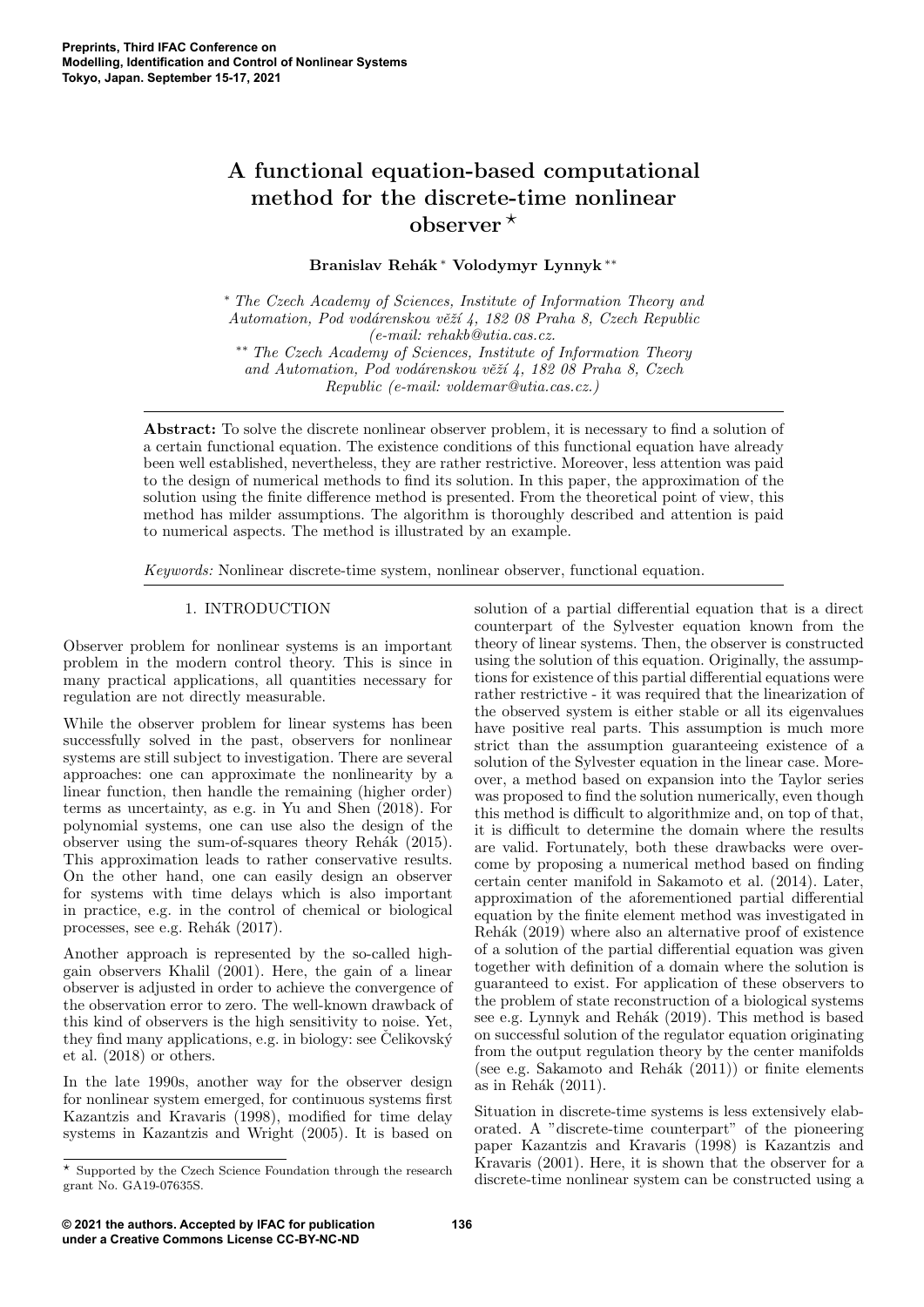solution of a functional equation (in contrast to the partial differential equation in the continuous case). Existence conditions for the solution were also given, nevertheless, as in the continuous-time case, they are rather restrictive. Again, it is assumed that the linearization of the observed system must be either stable or all its eigenvalues must lie outside of the unit circle. Moreover, the proposed method for approximative solution of the functional equation is again based on Taylor expansions. Paper Brivadis et al. (2019) investigates other qualitative properties of this observer like existence or uniqueness.

Purpose of the paper: To deliver an easy-to-implement method for approximation of the solution of the aforementioned functional equation. This method is based on the finite-difference method known from the theory of numerical solution of partial differential equations. It gives an opportunity to obtain an approximation of the solution on a predefined domain. Moreover, the assumption about the eigenvalues of the linearization of the observed system is relaxed.

#### 2. NONLINEAR DISCRETE OBSERVER PROBLEM

Theory of the nonlinear discrete-time observers is described in detail in e.g. Kazantzis and Kravaris (2001). Hence only the most important facts are repeated here.

Consider the discrete-time system

$$
x(k+1) = F(x(k)), \ x(0) = x_0,\tag{1}
$$

$$
y(k) = h(x(k))\tag{2}
$$

where  $x : \mathbb{N} \to \mathbb{R}^n$  is the state,  $y : \mathbb{N} \to \mathbb{R}$  is the output,  $F: \mathbb{R}^n \to \mathbb{R}^n$ ,  $h: \mathbb{R}^n \to \mathbb{R}$  are continuous functions.

The following assumption is quite natural:

Assumption 1. Assume the linearization of (1,2) around he origin is observable.

The observer of the discrete-time system (1,2) is defined in Kazantzis and Kravaris (2001) as follows:

Definition 1. Let the mapping  $\Psi : \mathbb{R}^n \times \mathbb{R} \to \mathbb{R}^n$  be such that the dynamical system

$$
z(k+1) = \Psi(z(k), y(k))
$$
 (3)

where  $y(k)$  is given by (2), admits a map  $T : \mathbb{R}^n \to \mathbb{R}^n$ that is defined and locally invertible on a neighborhood  $U$ of the origin,  $T(0) = 0$  and the following holds: if  $x(0) \in U$ and  $z(0) = T(x(0))$ , then

$$
z(k) = T(x(k))\tag{4}
$$

for all  $k \in \mathbb{N}$ .

Remark 1. The identity observer is obtained with  $T = Id$ . Remark 2. Note that the estimate of the state of the observed system can be obtained as  $\hat{x}(k) = T^{-1}(z(k)).$ The inversion exists thanks to Assumption 1. Hence one can see that system (3) carries the same information as the original equation (1).

Substituting (4) into (3) yields

$$
T(F(x)) = \Psi(x, h(x)), T(0) = 0.
$$
 (5)

Note that (5) is a functional equation.

In what follows, a linear system is used as the observer: eq. (3) is supposed to attain the special form as

$$
z(k+1) = Az(k) + by(k)
$$
 (6)

where  $A \in \mathbb{R}^{n \times n}$  is a matrix with all eigenvalues in the interior of the unit circle in the complex plane and  $b \in \mathbb{R}^n$ is a vector chosen so that the following assumption is satisfied.

Assumption 2. The pair  $(A, b)$  is controllable.

In this case, the observer is stable. Moreover, eq. (5) boils down to

$$
T(F(x)) = Ax + bh(x), T(0) = 0.
$$
 (7)

Remark 3. Paper Kazantzis and Kravaris (2001) presents a method for the solution of eq. (7) by means of the power series: the nonlinear functions  $\overrightarrow{F}$  and  $h$  as well as the unknown function  $T$  are expanded into Taylor polynomials. Then, comparing the coefficients, one obtains the approximation of the function T.

For the numerical method based on the finite differences, the solution of eq.  $(7)$  for linearization of the system  $(1,2)$ will be useful. Note that, in this case, this equation reduces to the Sylvester equation (with  $\bar{F}$  being the Jacobian of  $F$ at the origin,  $C$  being the Jacobian of  $h$  at the origin):

$$
\bar{T}\bar{F} = A\bar{T} + bC\tag{8}
$$

for an unknown matrix  $\overline{T} \in \mathbb{R}^{n \times n}$ . This equation has a solution if and only if there are no common eigenvalues of matrices  $\overline{F}$  and A, see e.g. Birkhoff and Lane (2017). This assumption is not a problem as matrix  $A$  is a design parameter, hence its eigenvalues can be determined so that this requirement is satisfied. Note also that this assumption is much milder that the conditions for existence of a solution of (5).

It is possible to seek the entire solution of (7) by the finite difference method. However, since the first-order terms can be computed exactly via the Sylvester equation (8), we will decompose the function T into the first-order terms and the remaining terms denoted by  $\tau$  as follows:

$$
T(x) = \bar{T}x + \tau(x) \tag{9}
$$

where function  $\tau$  vanishes at the origin together with its derivatives. This approach combining the exactly computed solution of a Sylvester equation with numerically computed function containing the higher-order terms has already been successfully applied for computing the nonlinear observer in the continuous-time case in Rehák (2019). To find the functional equation that function  $\tau$ obeys, we make the following notation:

$$
F(x) = \bar{F}x + f(x), \ h(x) = Cx + \gamma(x) \tag{10}
$$

where function f and  $\gamma$  vanish at the origin together with their derivatives. We will also assume eq.  $(8)$  has a solution  $\bar{T}$ .

Substituting both (9) and (10) into (7) yields  
\n
$$
\overline{T}(\overline{F}x + f(x)) + \tau(F(x)) = A\overline{T}x + A\tau(x) + bCx + b\gamma(x).
$$
\n(11)  
\nTaking (8) into account one arrives to equation

$$
\tau(F(x)) = A\tau(x) + b\gamma(x) - \overline{T}f(x).
$$
 (12)

This is the functional equation to be solved here using the finite differences.

For the sake of the following section, let us note that mapping  $\tau$  is composed of functions  $\tau_k : \mathbb{R}^n \to \mathbb{R}$  with  $k=1,\ldots,n$ .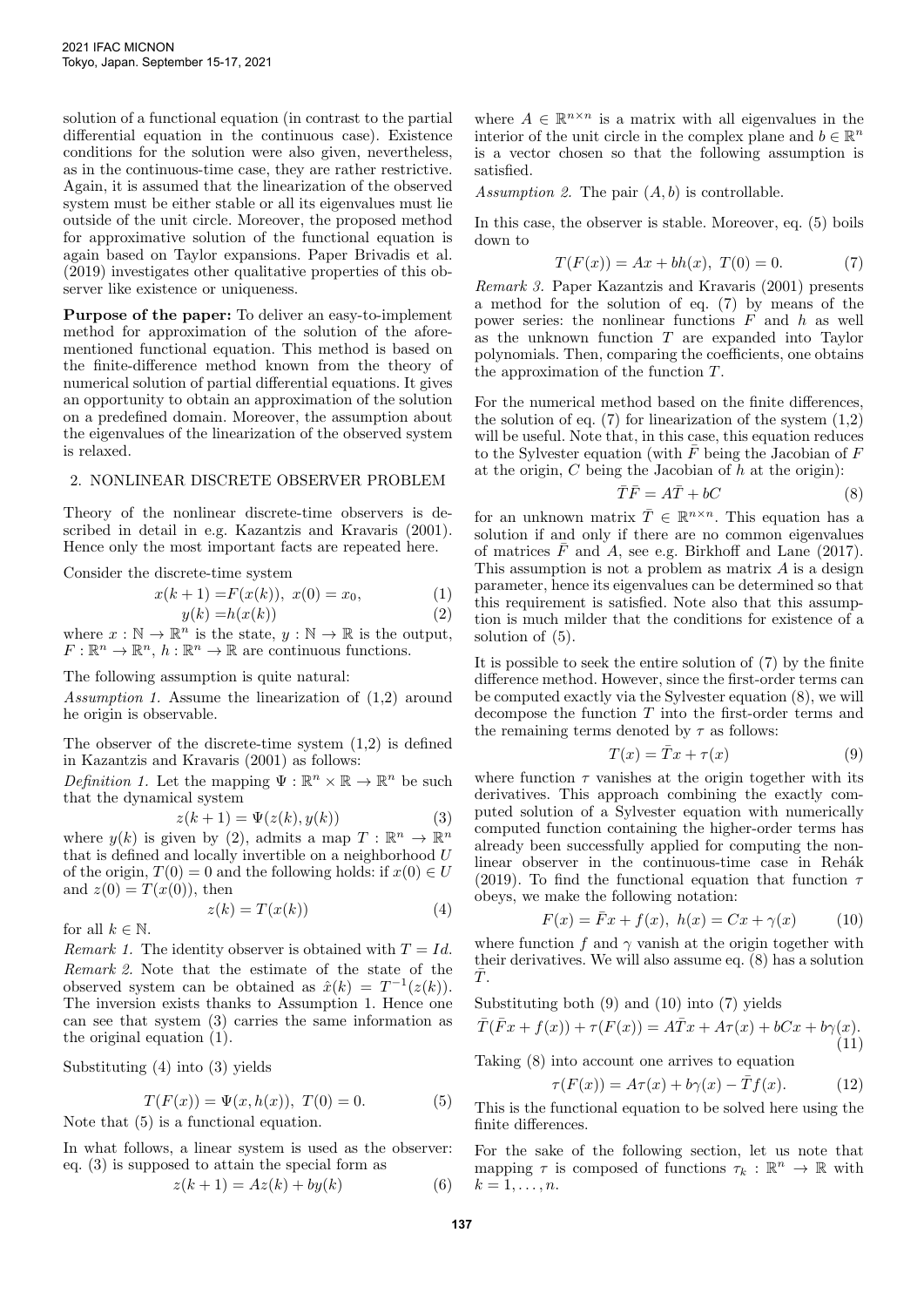# 3. SOLUTION OF THE FUNCTIONAL EQUATION USING FINITE DIFFERENCES

The finite difference method is a well-known method that has long tradition for solution of partial differential equations or to solve the boundary problems of ordinary differential equations. This method is based on approximating the function values on a grid, that is usually equidistant.

Due to the space reasons, the topic of this paper is solely to introduce the algorithms, the proof of the convergence of the approximations to the solution of (12) is left for a future publication.

# 3.1 Algorithm 1

If approximating a partial or ordinary differential equation, the derivatives are approximated by difference quotients. This is not the problem we face here since equation (12) contains no derivatives. On the other hand, one has to deal with the problem of defining the function values in the points given as  $F(x_d)$  for any point  $x_d$  from the original grid.

Let  $\Omega \subset \mathbb{R}^n$  be a domain such that  $0 \in \Omega$ . Define also a grid  $\Omega_d \subset \Omega$  which is a finite set.

For every point  $x_d \in \Omega_d$  compute the value  $F(x_d)$ . Then, for a fixed  $x_d \in \Omega_d$  one can solve the equation

$$
t(F(x_d)) = At(x_d) + b\gamma(x_d) - \bar{T}f(x_d)
$$
 (13)

for the unknown values  $t(x_d)$  which are approximations of the function values of  $T$ . This is a set of  $n$  algebraic equations. However, the value  $F(x_d)$  does not, in general, belong to the set  $\Omega_d$ . Then, one has to interpolate the value  $F(x_d)$  on the grid: one has to find M points  $x_d^1, \ldots, x_d^M$ <br>so that  $F(x_d) \in \text{conv}(x_d^1, \ldots, x_d^M)$  and if a point  $x_d' \in \Omega_d$ satisfies  $x'_d \in \text{conv}(x_d^1, \ldots, x_d^M)$  then  $x'_d \in \{x_d^1, \ldots, x_d^M\}$ . (Roughly speaking, the point  $F(x_d)$  is a convex combination of the points  $x_d^1, \ldots, x_d^M$  and, moreover, among all the points of the grid, points  $x_d^1, \ldots, x_d^M$  are closest points to  $F(x_d)$ . Assume  $F(x_d) = \alpha_1 x_d^1 + \cdots + \alpha_M x_d^M$ . Then, one can approximate the value  $t(F(x_d))$  by

$$
t(F(x_d)) \approx \alpha_1 t(x_d^1) + \dots + \alpha_M t(x_d^M) \tag{14}
$$

which, in fact, corresponds to the linear approximation of the function  $\tau$  on the set  $\text{conv}(x_d^1, \ldots, x_d^M)$ . One obtains the set of equations

$$
\alpha_1 t(x_d^1) + \cdots + \alpha_M t(x_d^M) = At(x_d) + b\gamma(x_d) - \overline{T}f(x_d). \tag{15}
$$

The method, as described above, suffers from several issues. First, it is difficult to find the points  $x_d^1, \ldots, x_d^M$ for every  $x_d$ . Then, the resulting set of algebraic equations (15) is large and it is not obvious whether it is solvable. Hence an improved algorithm is proposed.

## 3.2 Algorithm 2

The problem of interpolating the values on the grid points is circumvented in this algorithm. The crucial idea is to approximate the mapping  $\tau$  by *n*-tuple of *n*-variate polynomials  $T_d^k$ ,  $k = 1, ..., n$  such that the polynomial  $T_d^k$ approximates the function  $\tau_k$ . Assume their degree is  $\delta \geq 2$ (if  $\delta = 1$ , one has the linear approximation of T which is determined by matrix  $\overline{T}$ ). Polynomials  $T_d^i$  are a linear

combination of a finite number of monomials  $x_1^{t_1} \dots x_n^{t_n}$ where  $\iota_i$  are positive integers; let us denote the total number of these monomials by  $\tilde{\nu}$ . Then, one can introduce an ordering of these monomials:  $m_i(x)$  for  $i = 1, \ldots, \tilde{\nu}$ where  $m_i(x)$  is the *i*th monomial in this chosen ordering.

With this notation,

$$
T_d^k(x) = \sum_{i=2}^{\tilde{\nu}} t_d^{k,i} m_i(x), \ k = 1, \dots, n \tag{16}
$$

where  $t_d^{k,i} \in \mathbb{R}$  are the coefficients to be determined. Then, for every point  $x \in \Omega$  one can construct the *n*tuple of equations (with  $b = (b_1, \ldots, b_n)^T$  and  $f(x) =$  $(f_1(x),...,f_n(x))^T$ :

$$
\sum_{i=1}^{\tilde{\nu}} t_d^{k,i} m_i(F(x))
$$
\n
$$
= \sum_{j=1}^n A_{k,j} \sum_{i=1}^{\tilde{\nu}} t_d^{j,i} m_i(x)
$$
\n
$$
+ b_k \gamma((x_1, \dots, x_n)^T) - \sum_{j=1}^n \bar{T}_{kj} f_j(x_1, \dots, x_n).
$$
\n(17)

This is a set of equations that are linear in all  $t_d^{k,i}$ . Denote also the sequence of all coefficients in the approximation of the polynomial  $\tau_k$  by  $\widetilde{\tau}_k = (t_k^{k,i}), i = 1, \ldots, \tilde{\nu}$ . Finally, denote by  $\widetilde{\tau}$  the matrix whose elements are all coefficients denote by  $\widetilde{\tau}$  the matrix whose elements are all coefficients  $t_d^{k,i}$ :  $\widetilde{\tau} = (t_d^{k,i})_{k=1}, \ldots, n$ ;  $i = 1, \ldots, \widetilde{\nu}$ .

Define the following matrix function:  $\Gamma : \mathbb{R}^n \to \mathbb{R}^{\tilde{\nu}}$  given so that for every  $x \in \Omega_d$  holds:

$$
\Gamma(x) = (m_1(x), \dots, m_{\tilde{\nu}}(x))^T
$$
\n(18)

and function  $\Delta : \mathbb{R}^n \to \mathbb{R}^n$  so that

$$
\Delta(x) = \left(b\gamma(x) - \bar{T}f(x)\right). \tag{19}
$$

Then, equation (7) is approximated by

$$
\tilde{\tau}\Gamma(F(x)) = A\tilde{\tau}\Gamma(x) + \Delta(x). \tag{20}
$$

This equation resembles the so-called non-homogeneous generalized Sylvester equation, see Bouhamidi and Jbilou (2008); Kaabi (2014); Wu et al. (2008) or others. Moreover, its solvability for over-determined systems of equations is a matter of research. Hence we are going to show existence of an approximation of its solution (in the sense of mean squares) under an additional assumption.

Assumption 3. Matrix A is diagonal:  $A = diag(a_1, \ldots, a_n).$ 

This assumption is not restrictive as this matrix is the design parameter. However, note that one has still to ensure validity of Assumption 2.

Under this assumption, the set of equations (17) splits into n sets of equations, each set governs the  $\widetilde{\tau}_k$  for  $k = 1, \ldots, n$ . Namely (with  $(\Delta(x))_k$  denoting the kth element of the vector  $\Delta(x)$ )

$$
\widetilde{\tau}_k \Gamma(F(x)) = \widetilde{\tau}_k a_k \Gamma(x) + (\Delta(x))_k. \tag{21}
$$

Eq. (21) cannot be evaluated at all  $x \in \Omega$  but only on all  $x_d \in \Omega_d$ . Let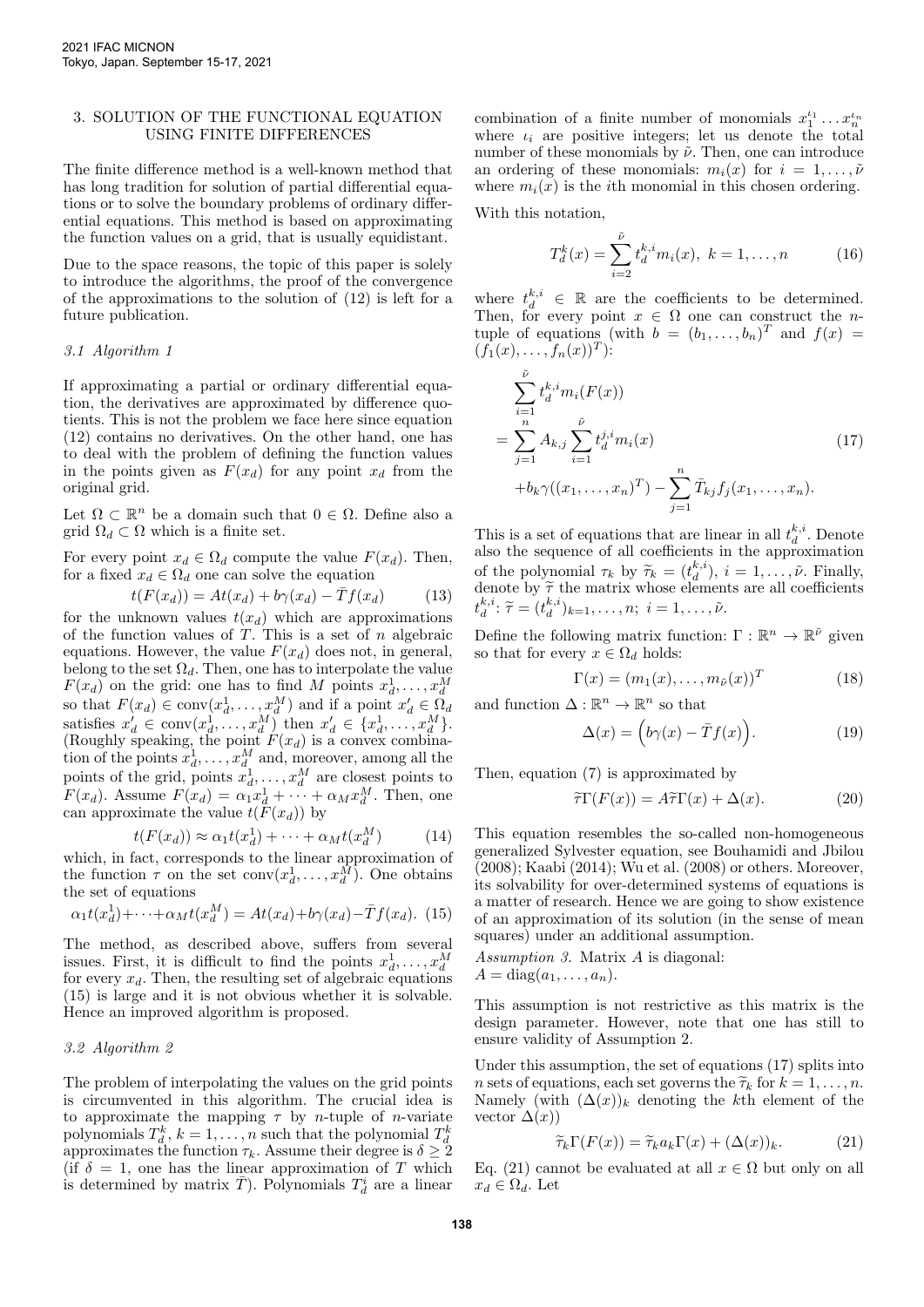$$
\Xi_k = \left(\Gamma(F(x_d^1)), \dots, \Gamma(F(x_d^N))\right) - a_k\left(\Gamma(x_d^1), \dots, \Gamma(x_d^N)\right),\tag{22}
$$

$$
\zeta_k = \left( (\Delta(x_d^1))_k, \dots, (\Delta(x_d^N))_k \right). \tag{23}
$$

Then, we can rewrite (21) into

$$
\zeta_k \Xi_k = \zeta_k. \tag{24}
$$

 $\widetilde{\tau}_k \Xi_k = \zeta_k.$  (24)<br>The number of equations in (24) is equal to the number of points in the grid, hence it is usually much greater than the number of variables to be determined. Hence equation (24) cannot be solved precisely, but, using the least squares method, one can use this approximation:

$$
\widetilde{\tau}_k = \zeta_k \Xi_k^- \tag{25}
$$

where  $\Xi_k^-$  is the right pseudoinverse of the matrix  $\Xi_k$ . Moreover, if desirable, using the weighted least squares, one can achieve a better fitting in some of the grid points. This can typically be the case of points close to the origin where one can obtain not only the function values of the polynomials  $T_d$  but also its derivatives to be close to zero. Note that a suitable choice of the polynomials  $m_i$  and of the parameters  $a_k$  can ensure existence of the pseudoinverse  $\overline{\Xi}_k^-$ .

Let us describe the computation algorithm in detail:

# Algorithm:

- (1) Compute  $F(\Omega_d)$ .
- (2) Choose the order of polynomials  $T_d^i$  approximating the mapping T. Denote by  $\tilde{\nu}$  the number of monomials used to construct the polynomials  $T_d^i$ .
- (3) For  $k = 1, ..., n$ :
- (4) Compose the matrix  $\Xi_k \in \mathbb{R}^{\tilde{\nu} \times N}$  by (22).
- (5) Define the row vector  $\ddot{\zeta}_k \in \mathbb{R}^N$  by (23).
- (6) Solve the least-squares problem (25).
- (7) construct the polynomial  $T_d^k(x)$  by (16).

To reconstruct the states of the observed system, one has to find the inverse transformation of the function T. However, as shown in Brivadis et al. (2019), a neighborhood of the origin where function  $T$  is injective exists. Hence this question can be positively answered. Therefore this problem does not lie in the focus of this paper.

Remark 4. Note that, in order to achieve the approximation of mapping  $T$ , the following is required besides Assumptions 1 and 2: first, the linear Sylvester equation (8) must be solvable. Moreover, pseudoinverse Ξ<sup>−</sup> must exist. However, unlike Kazantzis and Kravaris (2001) it is not necessary to require that the eigenvalues of the linearization of the observed system lie all inside or all outside the unit circle.

Remark 5. The choice of the grid requires also some attention. As noted above, when solving partial differential equations using the finite difference method, a rectangular grid with equidistant points is usually (but not necessarily) used as such grid facilitates the discretization of the partial derivatives. This problem is not encountered in the case of functional equations. Thus, one can make use of a nonuniform grid without any precautions. To be specific, the grid should be dense around the origin to precisely capture the fact that the derivatives of the function  $\tau$ vanish at the origin. This is rather important since in the opposite case, convergence of the observation error to zero might be violated.

#### 4. EXAMPLE

Consider the system

$$
x_1(k+1) = x_2(k),
$$
  
\n
$$
x_2(k+1) = -x_1(k) - \frac{1}{2} \frac{x_1^3(k)}{1 + x_1^2(k)},
$$
  
\n
$$
y(k) = x_1(k).
$$

The initial conditions are  $x_1(0) = x_{1,0}, x_2(0) = x_{2,0}$ . Note that linearization of this system has eigenvalues lying on the unit circle.

To define the observer, the following choices were made (note that here, the only requirements to be satisfied are controllability of the pair  $(A, b)$  and the restriction on the position of eigenvalues of matrix  $A$  - the maximum of their real parts must be smaller than the minimum of the real parts of the Jacobian of the linearization of the original system; this is satisfied with this choice):

$$
A = \begin{pmatrix} 0.2 & 0 \\ 0 & 0.1 \end{pmatrix}, \quad b = \begin{pmatrix} 1 \\ 1 \end{pmatrix} \tag{26}
$$

Note that function  $\gamma = 0$  in this example as the output function is linear. Equation (12) attains the form

 $\lambda$ 

$$
\tau \left( \begin{pmatrix} 0 & 1 \\ -1 & 0 \end{pmatrix} \begin{pmatrix} x_1 \\ x_2 \end{pmatrix} + \begin{pmatrix} 0 \\ -\frac{1}{2} \frac{x_1^3}{1+x_1^2} \end{pmatrix} \right) = A\tau(x)
$$
  

$$
-\bar{T} \begin{pmatrix} 0 \\ -\frac{1}{2} \frac{x_1^3}{1+x_1^2} \end{pmatrix}.
$$
 (27)

This equation is solved numerically.

First, the matrix  $\overline{T}$  is computed using the linear equation (8). The result is

$$
\bar{T} = \begin{pmatrix} -0.1923 & -0.9615 \\ -0.0990 & -0.990 \end{pmatrix}.
$$

The functional equation was discretized on the squareshaped domain  $\Omega = [-1, 1] \times [-1, 1]$  with the nonuniform grid defined as follows: let

$$
\overline{\Omega} = \{-1, -0.98, -0.96, \dots, -0.22, -0.2\}
$$
  
\n
$$
\cup \{-0.18, -0.175, \dots, -0.025, -0.02\}
$$
  
\n
$$
\cup \{-0.015, -0.014, \dots, 0.014, 0.015\}
$$
  
\n
$$
\cup \{0.02, 0.025, \dots, 0.175, 0.18\}
$$
  
\n
$$
\cup \{0.2, 0.22, \dots, 0.98, 1\}
$$

and

$$
\Omega_d = \overline{\Omega} \times \overline{\Omega}.
$$

Using the method presented in the previous section, one can obtain that approximation of the function  $\tau =$  $(\tau_1, \tau_2)^T$  solving (27) by polynomials of third order:

$$
\tau_1(x_1, x_2) = -0.0016775x_1^3 - 0.0221048x_1x_2^2,
$$
  

$$
\tau_2(x_1, x_2) = -0.0008425x_1^3 - 0.0116150x_1x_2^2.
$$

The function  $\tau_1$  is depicted in Fig. 1 while Fig. 2 shows function  $\tau_2$ .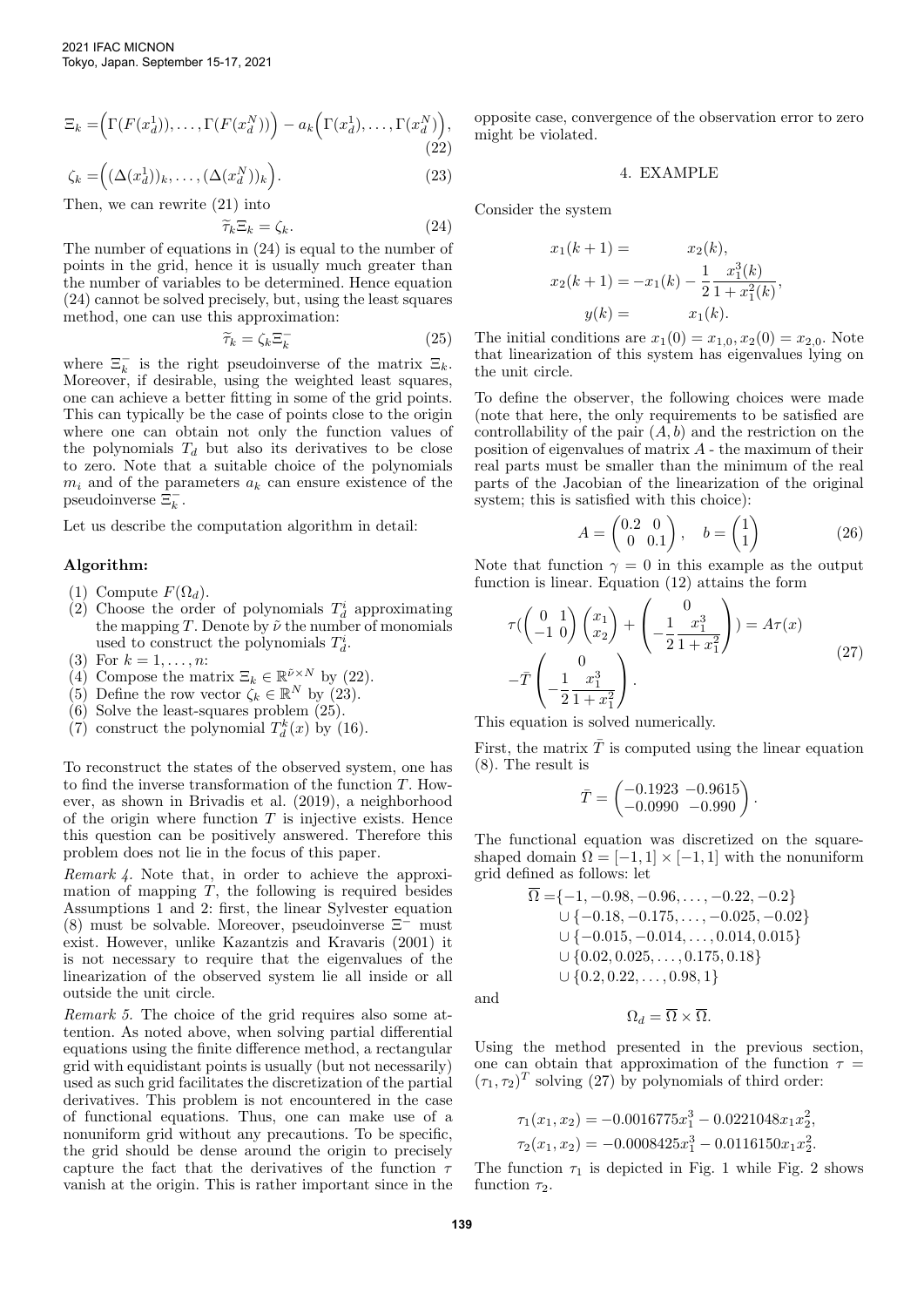

Fig. 1. Function  $\tau_1$ 



Fig. 2. Function  $\tau_2$ 

The simulation results are seen in Fig. 4. The symbol  $" +",$ for better clarity of the presentation interpolated by the dashed straight line, represents the state of the observed system with initial conditions  $(0.9, 0)$ , the diamonds interpolated by the solid line illustrate the observer that was started with initial condition  $(0, 0)$ . Note that the figure is in the transformed coordinates (that means, the  $z$ -coordinates; see (4)). One can see that the observation error converges to zero. Since the transformation T defined in (5) is a diffeomorphism, the same holds for the observation error in the original coordinates.

Remark 6. The order of the approximating polynomials must be chosen high enough to capture the behavior of the mapping  $\tau$ . On the other hand, too high order of these polynomials requires many grid points. Moreover, the computation can be too demanding on the computer resources, both memory and time.

Remark 7. Paper Kazantzis and Kravaris (2001) (and, in the continuous-time case, Kazantzis and Kravaris (1998) and Kazantzis and Wright (2005)) use expansions to Taylor polynomials to find the solution of (5). Even though this is probably the simplest method for presentation since this method is easy to explain and understand, it suffers from serious drawbacks. To mention at first, let us mention that the result is only "local" in nature: this means, convergence is generally guaranteed only in an unknown



Fig. 3. Observation error in the transformed coordinates



Fig. 4. Observer system and observer

neighborhood of the origin. Moreover, precision of the approximation decreases with distance from the origin. In contrast with the Taylor polynomial-based method, the approach presented here gives results whose precision on the set  $\Omega$  (which was chosen a-priori) is guaranteed by the finite difference solver. It is also important to notice that computation of the Taylor polynomials usually requires lengthy calculations, even for the polynomials of low order (e.g. third order). Hence the results are difficult to obtain without the software for symbolic computations.

The algorithm presented here requires some knowledge of the finite difference method. However, unlike other methods stemming from the numerical methods for partial differential equations (like FEM), this method is also quite easy to understand and can be implemented without the use of any specialized software.

# 5. CONCLUSIONS

An algorithm for a numerical approximation of a solution of the functional equation originating from the discrete nonlinear observer problem was presented. This method is based on approximating the function by finite differences. This allowed to relax some assumption and also to deliver a computationally tractable algorithm. An example was provided to illustrate the properties of the method.